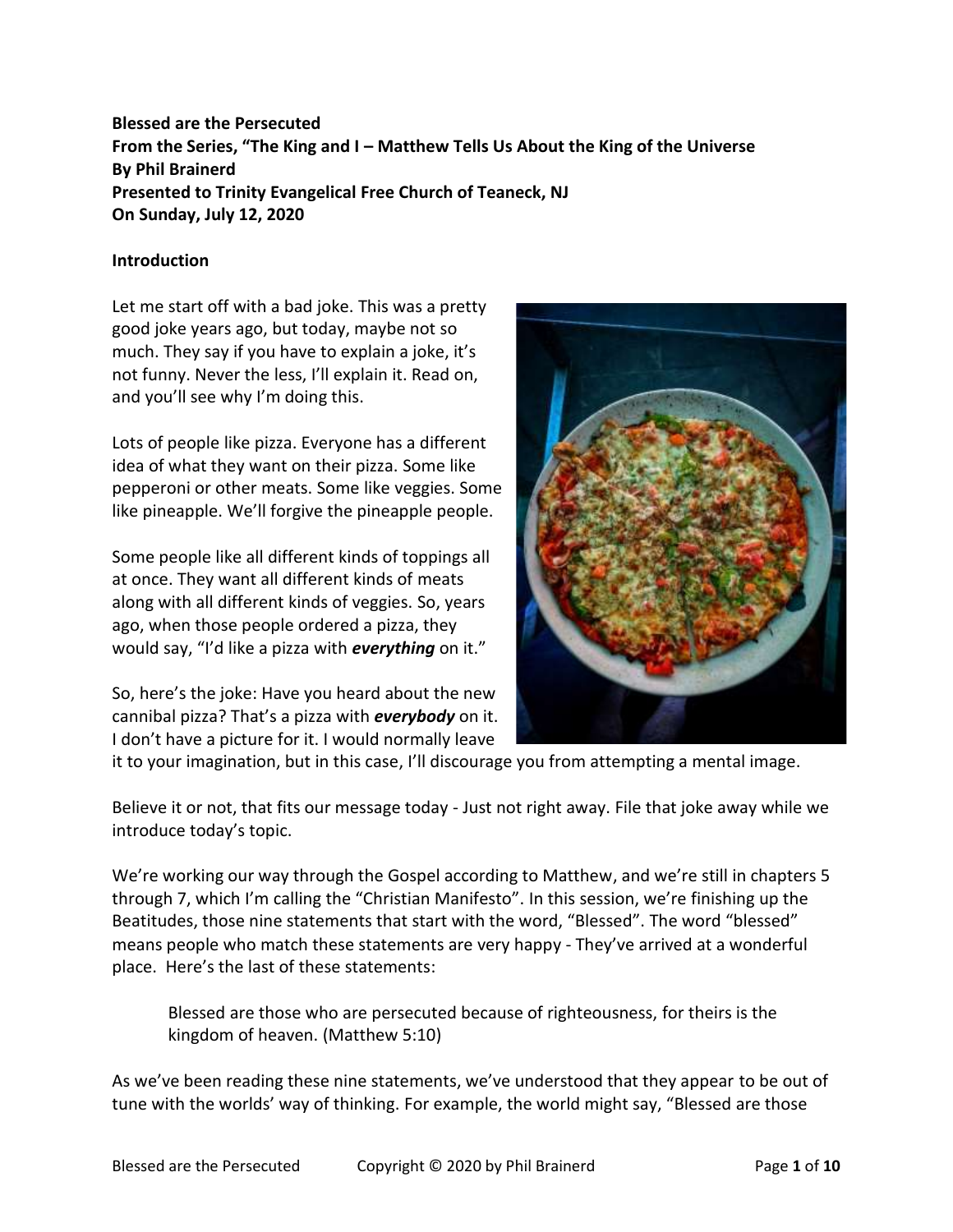who are happy." Jesus on the other hand said, "Blessed are those who mourn. (Matthew 5:4)" The world says that the powerful are blessed. Jesus said, "Blessed are the meek (5:5)."

Today's statement might be hardest of all to understand. Jesus says, "Blessed are the persecuted." Persecution doesn't sound good at all. How could Jesus say something like that? Let's dig in and find out.

## **I. What is Persecution?**

Let's look at the standard dictionary definition. This is from "Lexico", the online Oxford Dictionary of the English language:

# **Persecution**

Pronunciation / pərsə kyooSH(ə)n/ / pərsə kjuf(ə)n/

NOUN Hostility and ill-treatment, especially because of race or political or religious beliefs. 'her family fled religious persecution'

That's a good start. I think though, that we need to go a little deeper. We need a definition that fits the Biblical model of discipleship Jesus is presenting in his Christian Manifesto. The current definition is a little too broad for that. Let's bring it back a bit.

We'll start with just "hostility". Why are people sometimes hostile towards others? Let's say one person injures another. For example, someone steps on another person's foot. It's an accident (at least we'll say that for the sake of our example). If someone has been injured, they might react with anger or hostility. Though we can argue that anger may not be the best response based on the previous beatitudes we've been studying, at least we can say that anger would be normal if someone has been injured. It might be considered justified. So, persecution isn't just someone being angry and showing hostility because they feel real pain. It's something more.

Now, we add the word, "ill-treatment" or "mistreatment". The word "mistreatment" implies something unjust. Someone is not being treated fairly.

At this point, we have parallel concepts: 1) Hostility or anger that might be considered just. – There's a real injury. 2) Hostility or anger that's considered unjust. There's no real injury to explain bad treatment of a person. Because there's no real reason, we can add "irrational".

Persecution is #2. So, why would a person do #2? Why would one person persecute another? Why would they show hostility to someone when they haven't been hurt? Let me suggest an answer to that.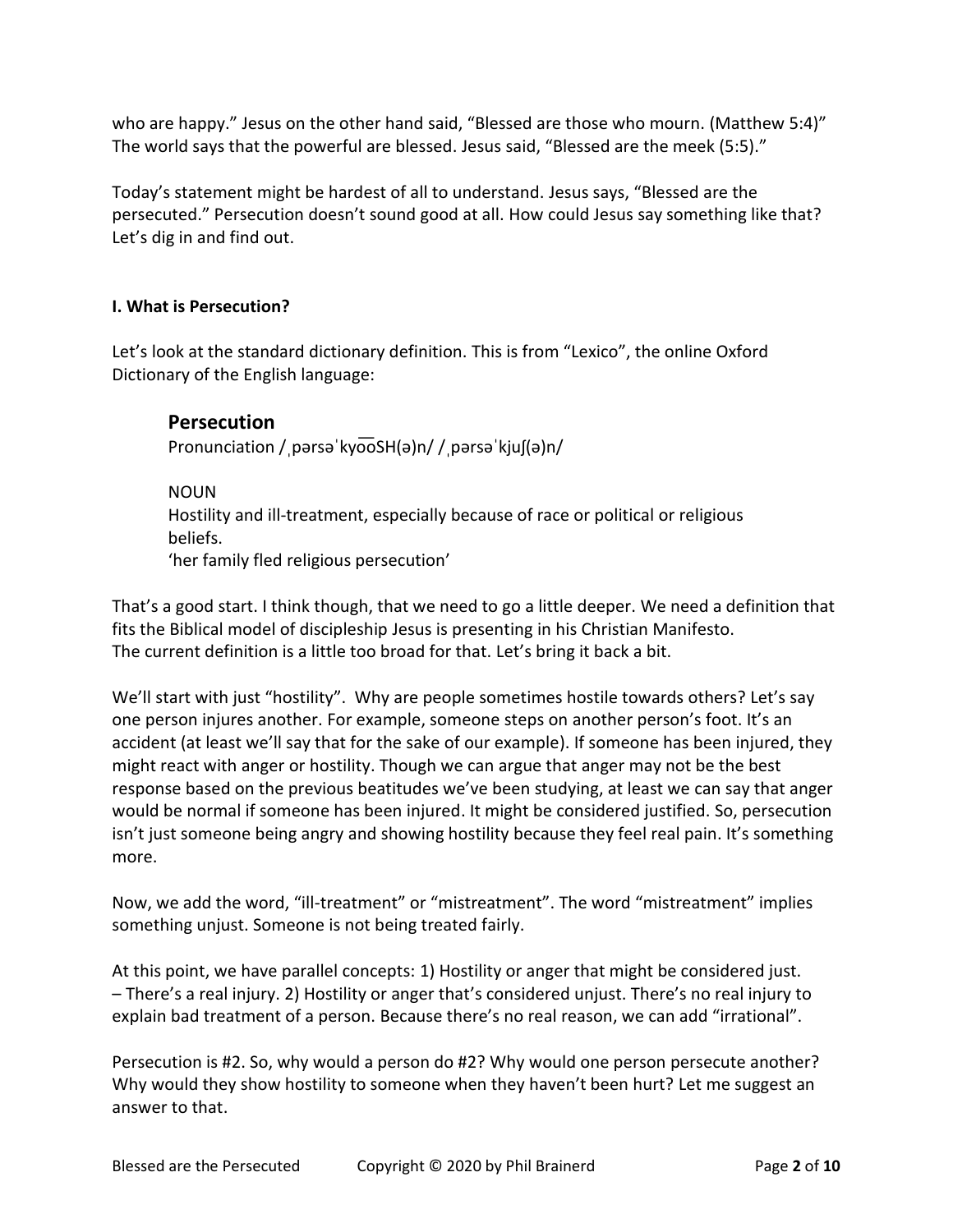There are two reasons for showing hostility. 1) Someone thinks they've been hurt. 2) They think they might be hurt.

To really nail down our definition of persecution, we need to do one more thing. We need to ask, "What does hostility accomplish?" Answer: People show hostility to *protect* themselves and what they care about. When someone shows hostility towards another, it has a purpose. Hostility is meant to keep others away, or to drive them away. It's meant to remove a threat. It can also be a form of *revenge -* You hurt me, so I'll get you back.

## Having said all this, here's a fuller definition for us: *Persecution is when one person shows hostility and mistreatment to another person who they wrongly believe to be a threat. It's meant to take away the threat.*

So, to understand persecution, we need to understand what a person or group considers to be a threat and why. We need to identify the target of persecution.

## **II. The Target of Persecution**

Let's return to our original statement: Blessed are those who are persecuted *because of righteousness*…

"Persecuted because of righteousness." How could righteousness be a threat? Here's an important point: it is to many people. Why?

Once again, we need to go all the way back to the Garden of Eden. We've been there many times, so I'll quickly review. If you want to learn about the section of Scripture in detail, I'll invite you to go to the church web site (www.TrinityTeaneck.org) and look up the message, "Life Answers In Genesis - What Went Wrong?" For now, we'll just look at the main point.



God is the Creator of the universe. He is the ruler- the rightful King. On top of this, he's incredibly generous with humans. He cherishes us. So, he created the first humans, Adam and Eve, and placed them in a garden paradise. There, he made them rulers over the whole planet. God could not have been more generous. There was only one rule: Don't eat from the tree of the knowledge of good and evil.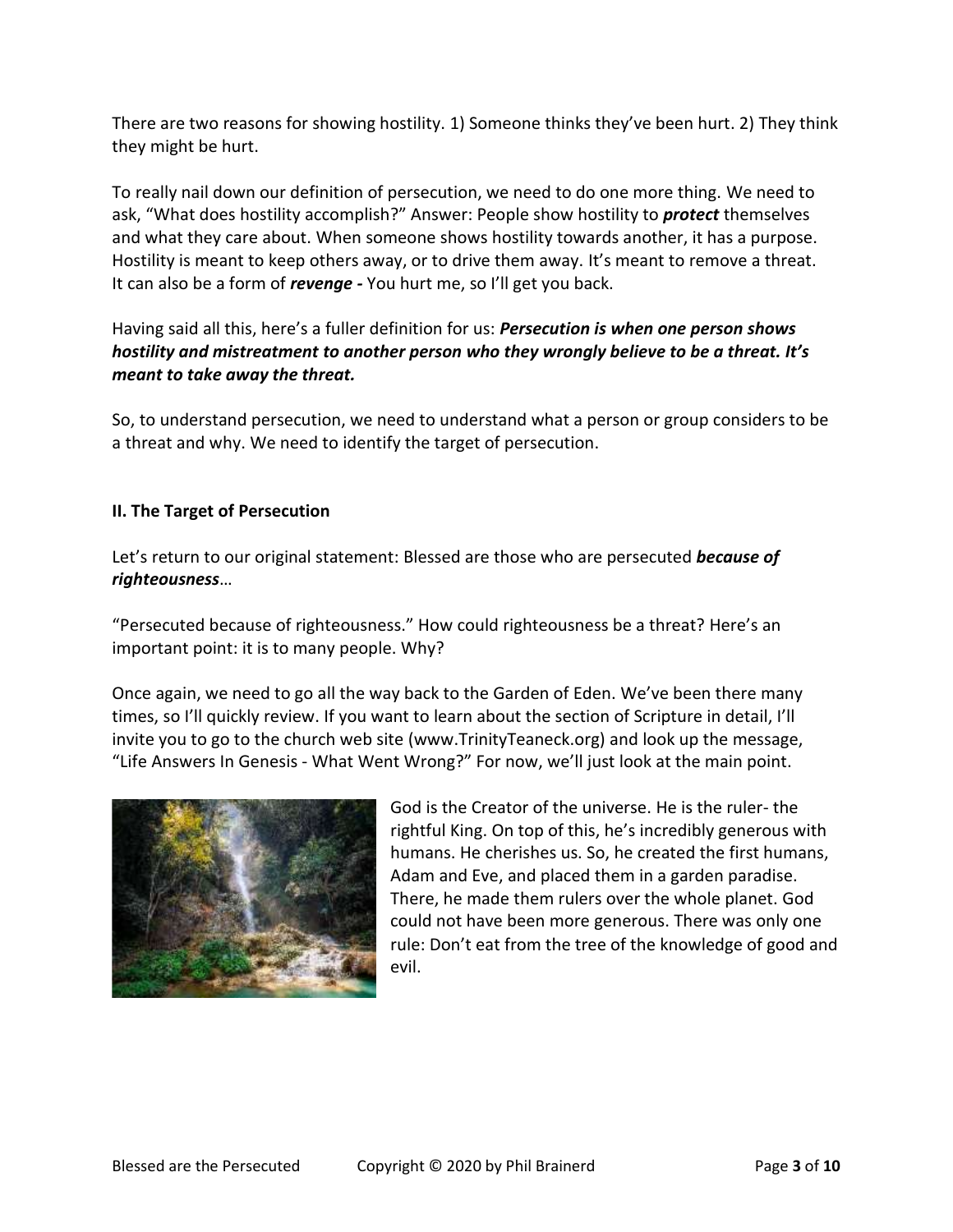Enter the Serpent. The Serpent presented three temptations to Adam and Eve. The first two temptations were meant to soften up Adam and Eve. It was the third that brought them down:

"For God knows that when you eat from it your eyes will be opened, and you will be like God, knowing good and evil." (Genesis 3:5)

This temptation attacked God's character. It implied that God was holding back on Adam and Eve. According to the Serpent, there were good things that God wasn't giving to Adam and Eve. Here's an important point: Adam and Eve had no idea what those things were, really. However, they imagined those things to be valuable.

We can look at this in a lot of ways. One way is to say the Serpent convinced Adam and Eve that God was a threat. There was something they wanted. They didn't understand what it was, but they wanted it badly. Whatever it was, God, in their minds, was in the way. *He became a threat.* And so, they disobeyed - They sinned.

### This is the core of sin: *Sin is what people do when they want the things of God, but they don't want God.*

That's a terrible shame. It's a shame because the most valuable thing there is can't be found anywhere in this universe. The most valuable thing is God. He shares himself freely with anyone who accepts him. He does this *because he cherishes us.*

Now, if you want the things of God, but you don't want God, you have two options. 1) You can attempt to control God. 2) You can attempt to remove God.

Sin is a terrible thing. One reason it's terrible is what it does to us. When Adam and Eve sinned, they didn't just sin for themselves. They started an infection of sin that affected everyone who would follow. Because of their act, we are all born in sin. "Surely I was sinful at birth, sinful from the time my mother conceived me. (Psalm 51:5)"

We are born sinners. This causes us to be born with a distrust of God. We are born believing that God is a threat. So, we try to control him or remove him. This is another important point: We can't help ourselves. We're born this way.

When lots of sinful people get together, you get what we keep seeing in Psalm 2. Let's read it again:

Why do the nations conspire and the peoples plot in vain? The kings of the earth rise up and the rulers band together against the Lord and against his anointed, saying, "Let us break their chains and throw off their shackles." (Psalm 2:1-3)

One sinner equals one person trying to control or remove God. Lots of sinners equal a whole world at war with God. People want the things of God without God, so God is in the way of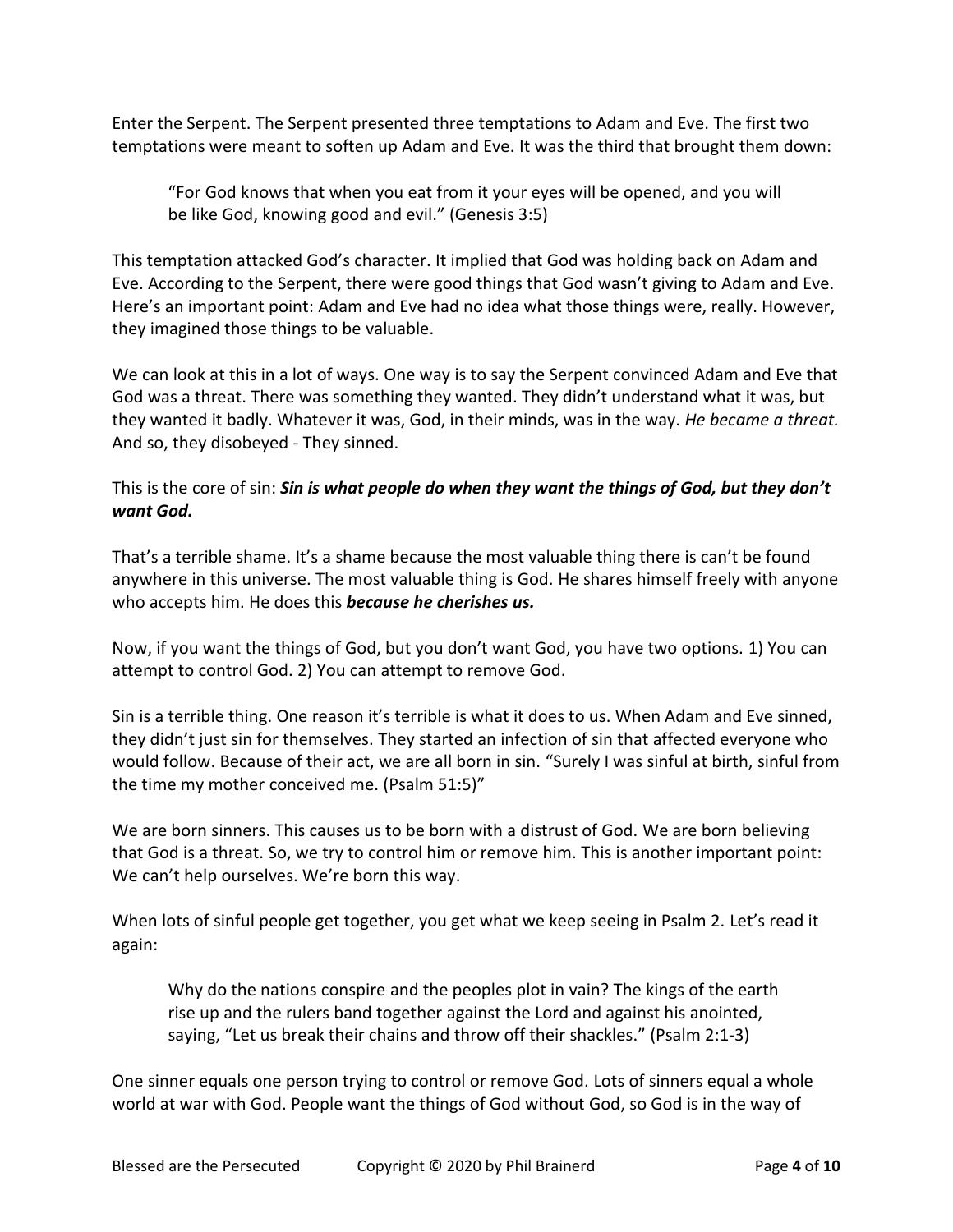those people getting what they want. He's a threat to them. Because of this, they attempt to kick him off his throne.

This is why those who want God; those who want righteousness, will be persecuted. A sinful world sees God as a threat. If you're one of his, if you work for God, if you represent him, you're a threat, too. And so, the world will be hostile towards you. *The world will persecute you.*

# **III. The Reward for Persecution**

So, why would anybody want to be persecuted for righteousness? Because, like the other statements in the Beatitudes, there is a reward:

"Blessed are those who are persecuted because of righteousness, *for theirs is the kingdom of heaven."*

Over the last two sessions, we've discussed the role of peacemakers in the Kingdom. Peacemakers, we learned, are people who understand that the world is at war with God. They understand that God offers us peace through Jesus Christ. Peacemakers start by accepting that peace. They defect from the armies of this world. They begin to pursue God. They begin to pursue righteousness. For those people, there is a place in God's Kingdom.

The Kingdom is a wonderful place. A place where we enjoy not just the things of God, but God himself. And we enjoy those things for all eternity.

Eternity will happen someday. However, we're living in the here and how. So, we ask: What does persecution look like?

## **IV. What does persecution look like?**

What does persecution look like? We'll look at this in four ways:

- A. What did Jesus say in general about persecution?
- B. How was he persecuted?
- C. How were his followers persecuted?
- D. What might it look like for us to be persecuted today?

## **A. What did Jesus say in general about persecution?**

This is the only beatitude with an expanded explanation. Let's read on in Matthew's book: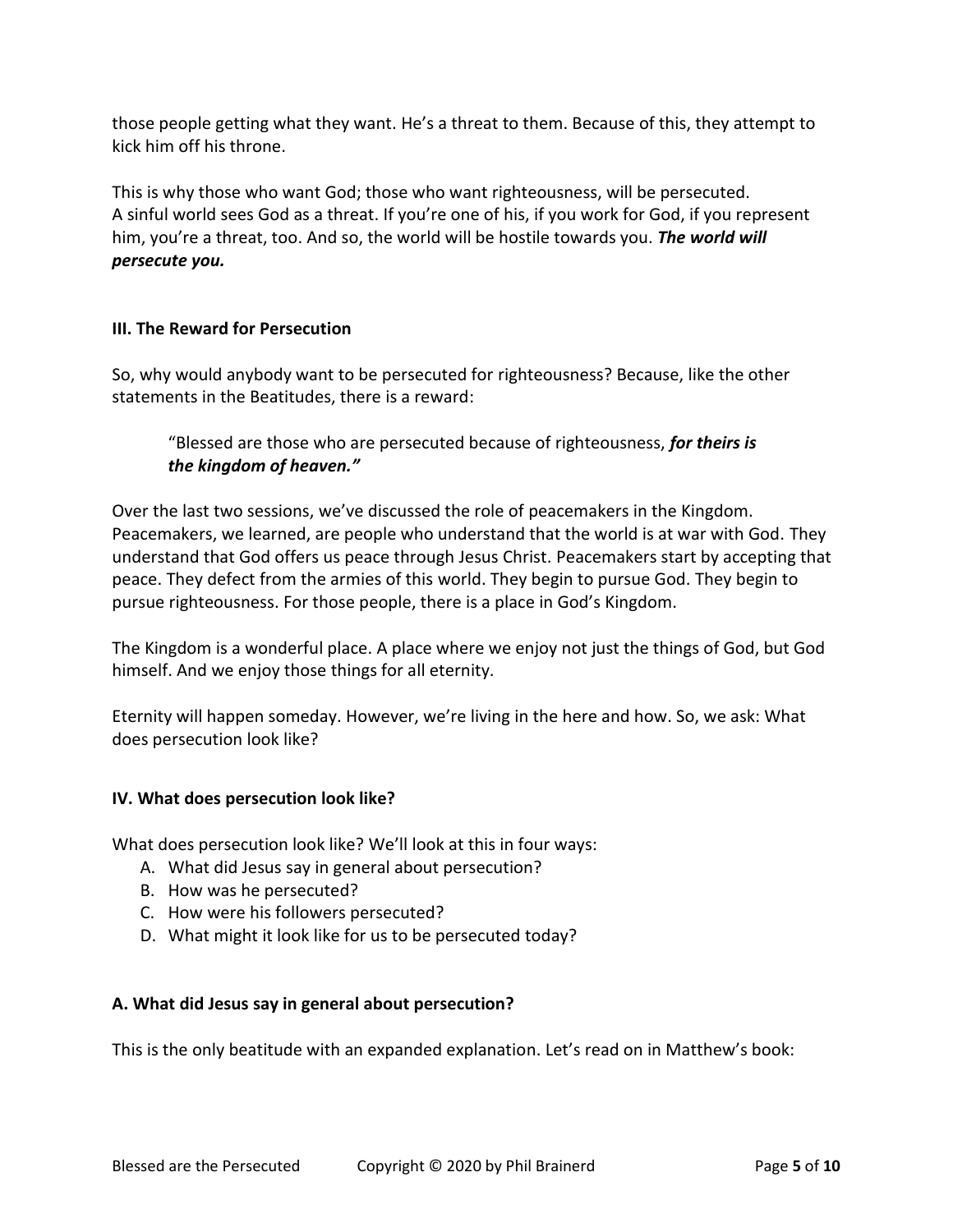Blessed are you when people insult you, persecute you and falsely say all kinds of evil against you because of me. Rejoice and be glad, because great is your reward in heaven, for in the same way they persecuted the prophets who were before you. (Matthew 5:11-23)

We don't need to go too deeply into the meanings of these words. There will be insults. People will say all kinds of terrible things. Insults are meant to cause pain. I'm sure you can fill in the blank on the kinds of hurtful things that people say when they want to hurt others.

Some of the insults will be things that have some truth, but they're exaggerated. Others will be totally false - People will just make things up.

We've already looked at persecution. People show hostility. Hostility might involve exclusion. That's a failure to be invited to events like parties, or any other kinds of celebrations. Other kinds of hostility involve a lack of help when someone has a problem. It might be a silent treatment.

We all say, "sticks and stones may break my bones, but names will never harm me." Sometimes hostility moves over into things that can cause physical harm. Hostility crosses the line to violence.

Maybe persecutors will try to hurt another's means of making a living? People persecute by refusing to hire.

#### **B. How was Jesus persecuted?**

What did this look like in the life of Jesus? Here are some examples:

For John the Baptist came neither eating bread nor drinking wine, and you say, 'He has a demon.' The Son of Man came eating and drinking, and you say, 'Here is a glutton and a drunkard, a friend of tax collectors and sinners.' (Luke 7:33-34)

John the Baptist led a very disciplined lifestyle, with practices like fasting. His enemies said, "he must be crazy – he has a demon." Jesus didn't see the need for fasting during his lifetime, so his enemies said he was a glutton. This are only minor cases of the lies told about Jesus.

Let's read about what happened after Jesus was arrested.

The men who were guarding Jesus began mocking and beating him. They blindfolded him and demanded, "Prophesy! Who hit you?" And they said many other insulting things to him. (Luke 22:63-65)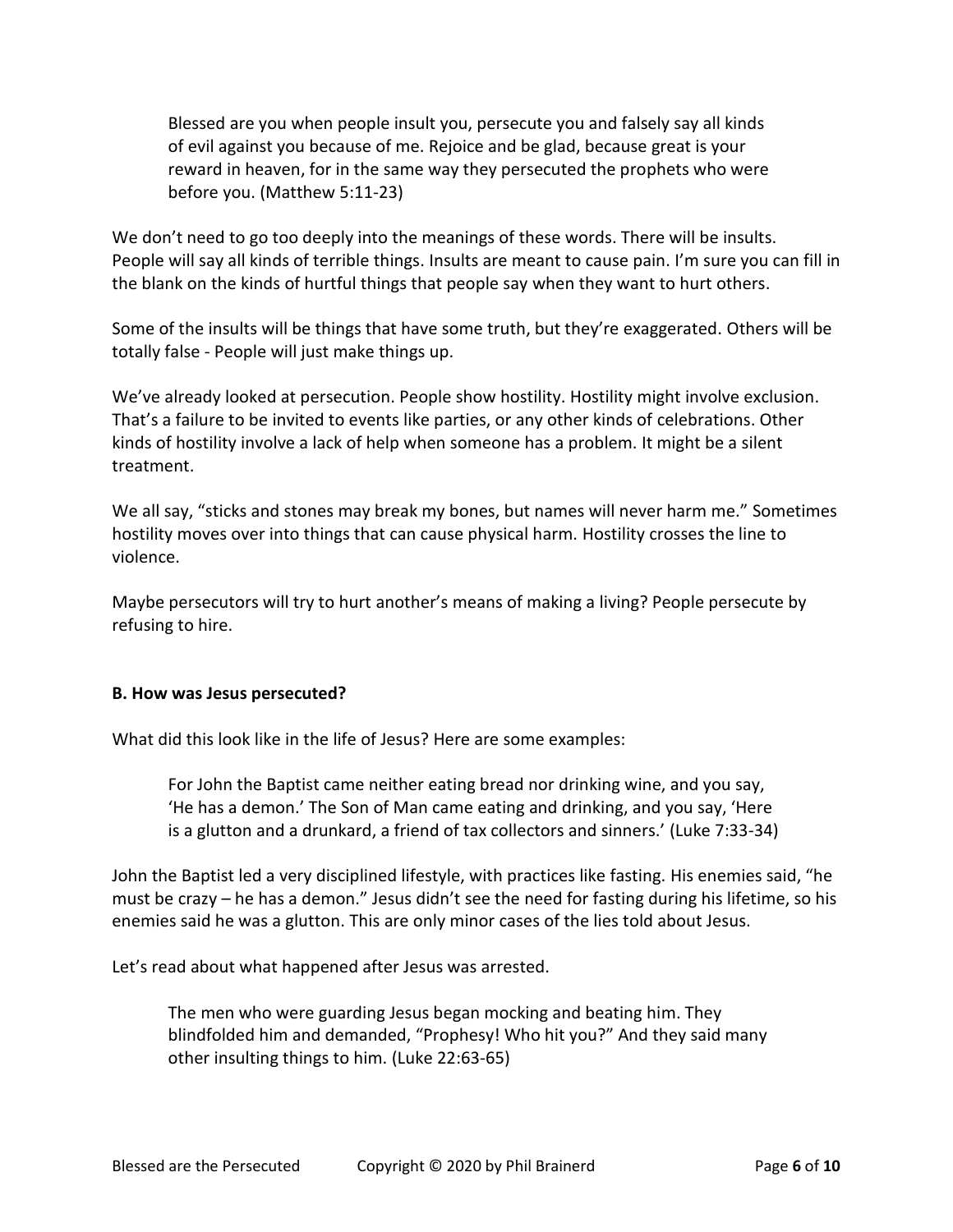So, here are people who don't even know Jesus. We're told they beat him and mocked him and insulted him. Then, he was horribly whipped. He had a crown of thorns driven into his head. Finally, he was nailed to a cross.

So, Jesus went through all the things he said would happen to others. Here's another important note: *Jesus does not ask us to do things that he is not willing to do.* He is our example.

## **C. Persecution of the followers of Jesus**

The followers of Jesus through history have at times suffered persecution - sometimes, terrible persecution. Most of the apostles of Jesus died violent deaths. Paul was beheaded. Peter was crucified. He asked to be crucified upside down because he didn't feel worthy to die the same way his Lord did. James was executed with a sword. Thomas travelled to India where he had a powerful ministry. Sadly, he was killed by soldiers who ran him through with spears.

In the Roman empire after the time of Christ, Christians suffered terrible persecution. At minimum, they had lies told about them. One lie said that Christians had a practice called "communion" where that "ate the body and blood of Jesus". So, people said that Christians were cannibals. Another practice that Christians had was "Greeting one another with a holy kiss". Along with that, they called each other "brother" and "sister". So, people said that Christians practiced incest.

Some were arrested and had their homes and possessions confiscated. Others were tortured. Some died horrible deaths: They were thrown to wild animals in front of crowds. Some were covered with oil and set on fire to provide light for garden parties.

## **D. What might it look like for us to be persecuted today?**

Sadly, there are people all over the world who suffer persecution in the name of Christ today. According to an article from the British Broadcasting Corporation, the British government did a study on persecution. Here's what it said: "The persecution of Christians in parts of the world is at near 'genocide' levels…" (May 3 2019 - Christian persecution 'at near genocide levels') This study found that Christianity is the most persecuted religion in the world. I've read that in other places as well.

All over the world, Christians are having property confiscated. They're accused of false crimes. They're sent to jail. While in jail, they're treated horribly. They're unable to be hired. If you type "Christian persecution" into any search engine, you'll be confronted with a lot of horrendous material.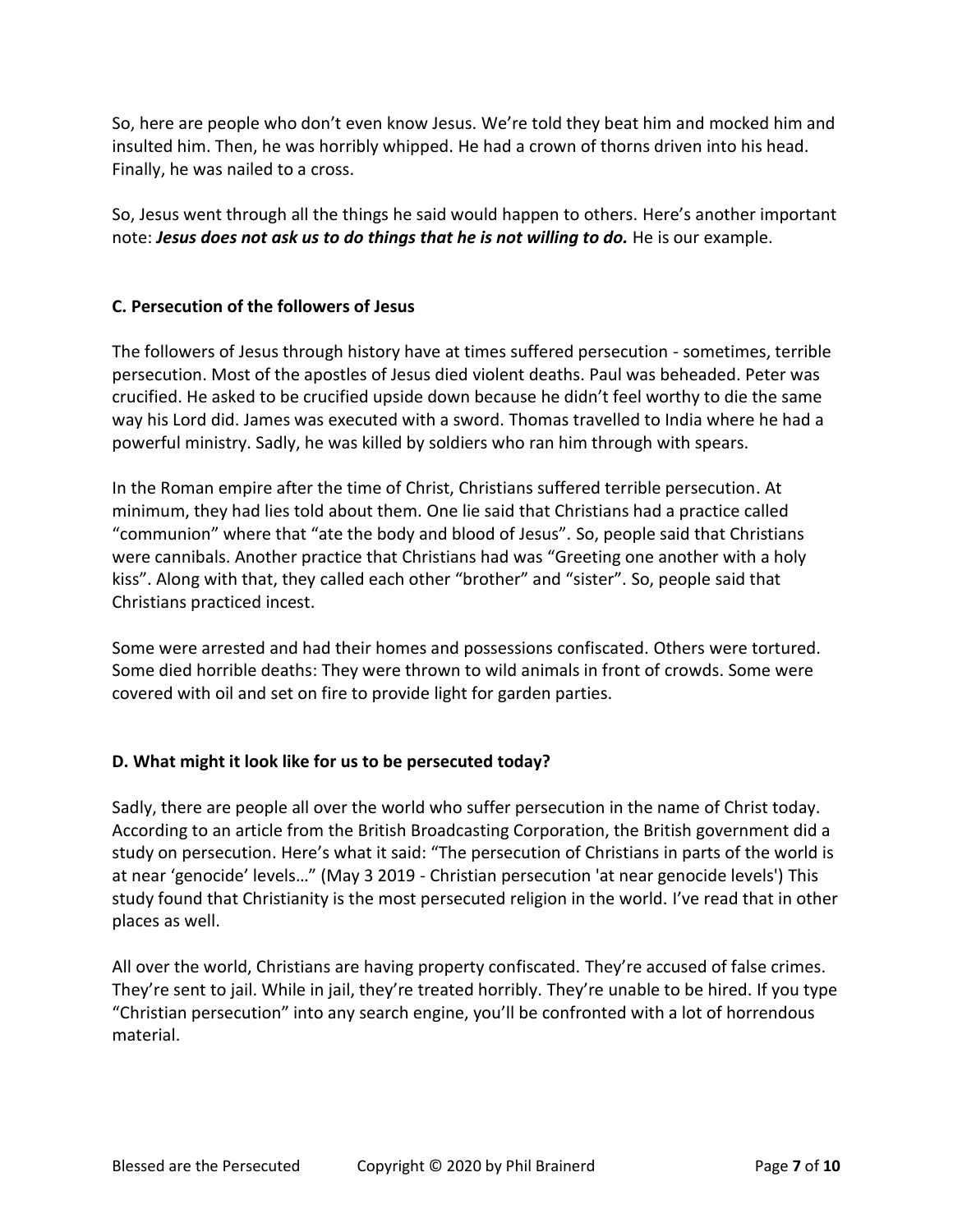Right now, many people in America say, "Well, thank God that kind of thing isn't happening here!" Yes, thank God it isn't happening here. However, I'm sorry to say that there is no promise it won't happen here someday.

We started off our talk today with a joke: The cannibal pizza – the one with everybody on it. Recall that early Romans accused the Christians of being cannibals. Imagine that they had TV back then. You turn on a late-night comedy show. The host starts his monologue. He says, "Hey everybody, have you heard about the 'Christian Pizza'? That's a pizza with everybody on it!"

While you watch this, you think, "How stupid - That's not true!" However, everyone around you is laughing hysterically. *They're laughing because they believe the lies.*

What would it be like to turn on your TV and see late night TV hosts making joke after joke about Christians? What would it be like to watch TV, and on a regular basis, you see Christians lied about, mocked, and laughed at?

My wife and I went to see a Broadway show about 10 years ago. During the show, one of the characters made a comment that was critical of evangelical Christianity. *The audience broke out in cheers and applause.* I noticed that my wife and I were about the only people in the crowd who weren't clapping.

In some ways the persecution has arrived. Right now, it's not as bad as other places in the world, and at other times in church history. Sadly, I can't promise that we will avoid persecution in our lifetime.

#### **V. Our Reaction to Persecution**

What is our reaction to all this?

#### **A. Accept and follow Jesus**

One reaction is to accept what Jesus says to us. If we choose to pursue righteousness, if we choose to become followers and representatives of Jesus, we will at some point in our lives face persecution. If we do, we can rejoice. Jesus tells us that people are persecuted because of righteousness are blessed. They're happy. They've arrived in a wonderful place. They're blessed because they will be handsomely rewarded.

Rejoice and be glad, because great is your reward in heaven… (Matthew 5:12)

If you can accept this, you will receive a reward of unimaginable value someday.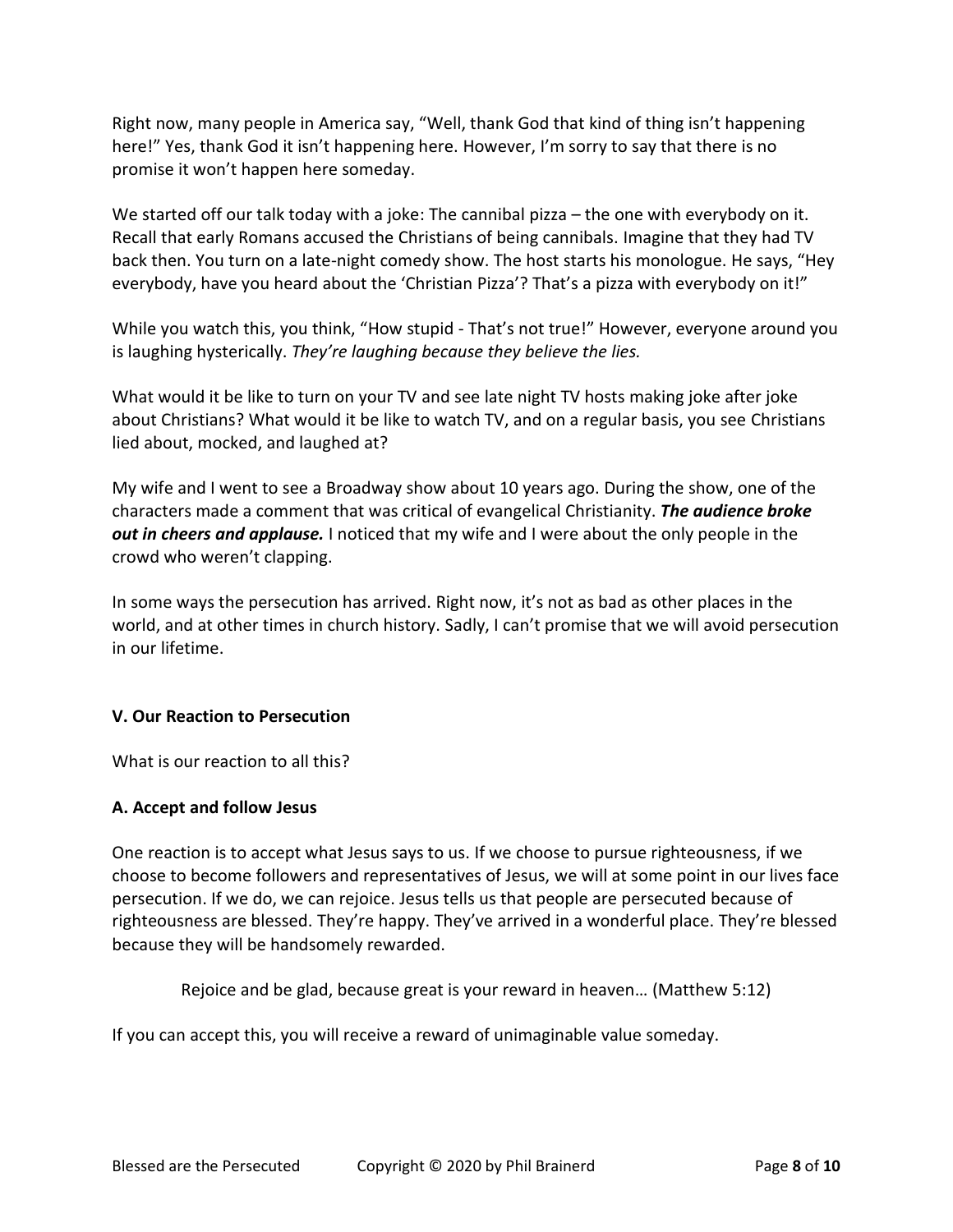#### **B. Deny**

Or you can reject all of this. Persecution is no fun. Sometimes, life on earth can be pretty good. Sometimes, we'd like to hang on to our possessions, rather than have them confiscated. Sometimes, we like being invited to the parties. This list goes on.

Each of us faces a choice. We can accept or deny. Denial is alarmingly easy to do. It happens on a number of levels.

#### **1) Complete Rejection**

Some people completely reject Christ. There have been countless times in history when people have made a profession of faith. They might come to church for a while. But, when their lifestyle is threatened, they throw in the towel. This simply reject Jesus in favor of whatever the world has to offer.

#### **2) Partial Rejection**

Some people reject in part. In the days of the Roman empire, the emperors, the supreme leaders, decided that they should be worshipped as gods. Failure to worship Caesar as god was seen as rebellion against the empire.

So, every so often, the authorities would come to your home with a piece of paper. The paper simply said, "I recognize that Caesar is god." If you signed it, you could go back and worship whomever you wanted. You see, the Romans believed in something called a pantheon. That's a word that means, "collection of gods". Many different gods lived in the pantheon.

Romans preferred their gods, but they allowed the residents of conquered territories to worship other gods. The Greeks could worship Diana or Apollo or any Greek god they wanted. The Egyptians could worship Ra or Anubis or any Egyptian god they wanted. All you had to do was sign a little form once a year recognizing Caesar as god. Then you could go back to your own god or gods.

Christians refused to do this. They believed that there was only one God. That led to persecution; all the things we discussed earlier.

Did I say Christians refused? Not all Christians refused. Some signed the form. You see, sometimes the world wants you to completely reject Jesus. At other times though, the world is not so strict. If you're willing to demote Jesus to a level where he is just another God, one of many, equal to all the other gods of this world, you might be able to fit in. You might be able to escape persecution.